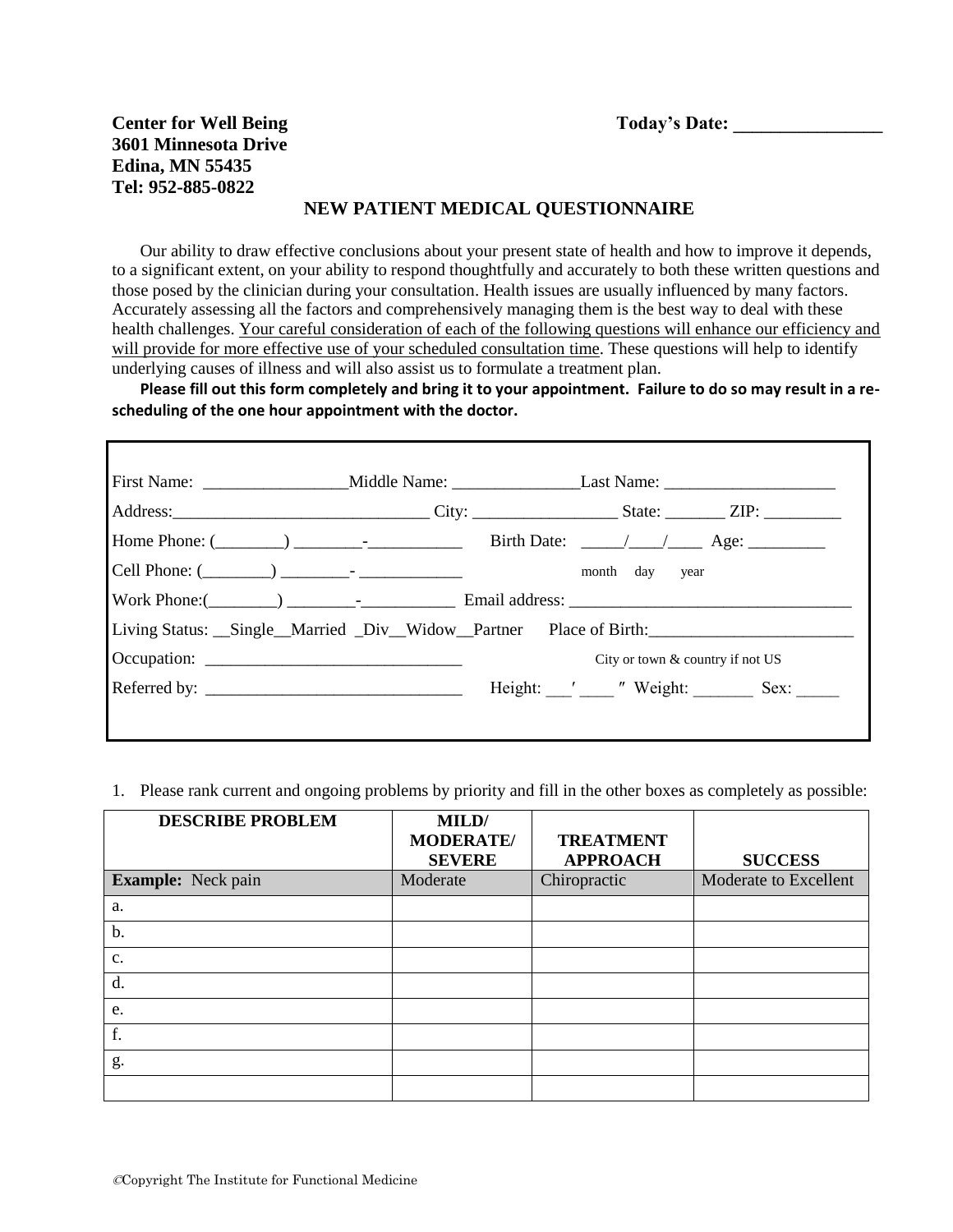| 2. Have you lived or traveled outside of the United States?<br>If so, when and where? | Yes<br>No the set of the set of the set of the set of the set of the set of the set of the set of the set of the set of the set of the set of the set of the set of the set of the set of the set of the set of the set of the set of |  |  |  |
|---------------------------------------------------------------------------------------|---------------------------------------------------------------------------------------------------------------------------------------------------------------------------------------------------------------------------------------|--|--|--|
| 3. Have you experienced any major losses in life?<br>If so, please comment:           | Yes<br>No results.                                                                                                                                                                                                                    |  |  |  |
| 4. Previous jobs:                                                                     |                                                                                                                                                                                                                                       |  |  |  |
| 6. Recent chiropractic physician:                                                     | Last seen?<br>Last seen?                                                                                                                                                                                                              |  |  |  |

### 7. Past Medical and Surgical History:

|                  | <b>ILLNESSES</b>                             | <b>WHEN</b> | <b>COMMENTS</b> |
|------------------|----------------------------------------------|-------------|-----------------|
| a.               | Anemia                                       |             |                 |
| b.               | <b>Arthritis</b>                             |             |                 |
| c.               | Asthma                                       |             |                 |
| d.               | <b>Bronchitis</b>                            |             |                 |
| e.               | Cancer                                       |             |                 |
| f.               | Chronic Fatigue Syndrome                     |             |                 |
| g.               | Crohn's Disease or Ulcerative Colitis        |             |                 |
| h.               | <b>Diabetes</b>                              |             |                 |
| $\overline{i}$ . | Emphysema                                    |             |                 |
| j.               | Epilepsy, convulsions, or seizures           |             |                 |
| k.               | Gallstones                                   |             |                 |
| 1.               | Gout                                         |             |                 |
|                  | <b>ILLNESSES</b>                             | <b>WHEN</b> | <b>COMMENTS</b> |
| m.               | Heart attack/Angina                          |             |                 |
| n.               | Heart failure                                |             |                 |
| Ο.               | Hepatitis                                    |             |                 |
| p.               | High blood fats (cholesterol, triglycerides) |             |                 |
| q.               | High blood pressure (hypertension)           |             |                 |
| r.               | <b>Irritable</b> bowel                       |             |                 |
| S.               | Kidney stones                                |             |                 |
| t.               | Mononucleosis                                |             |                 |
| u.               | Pneumonia                                    |             |                 |
| V.               | Rheumatic fever                              |             |                 |
| w.               | Sinusitis                                    |             |                 |
| X.               | Sleep apnea                                  |             |                 |
| у.               | <b>Stroke</b>                                |             |                 |
| Z.               | Thyroid disease                              |             |                 |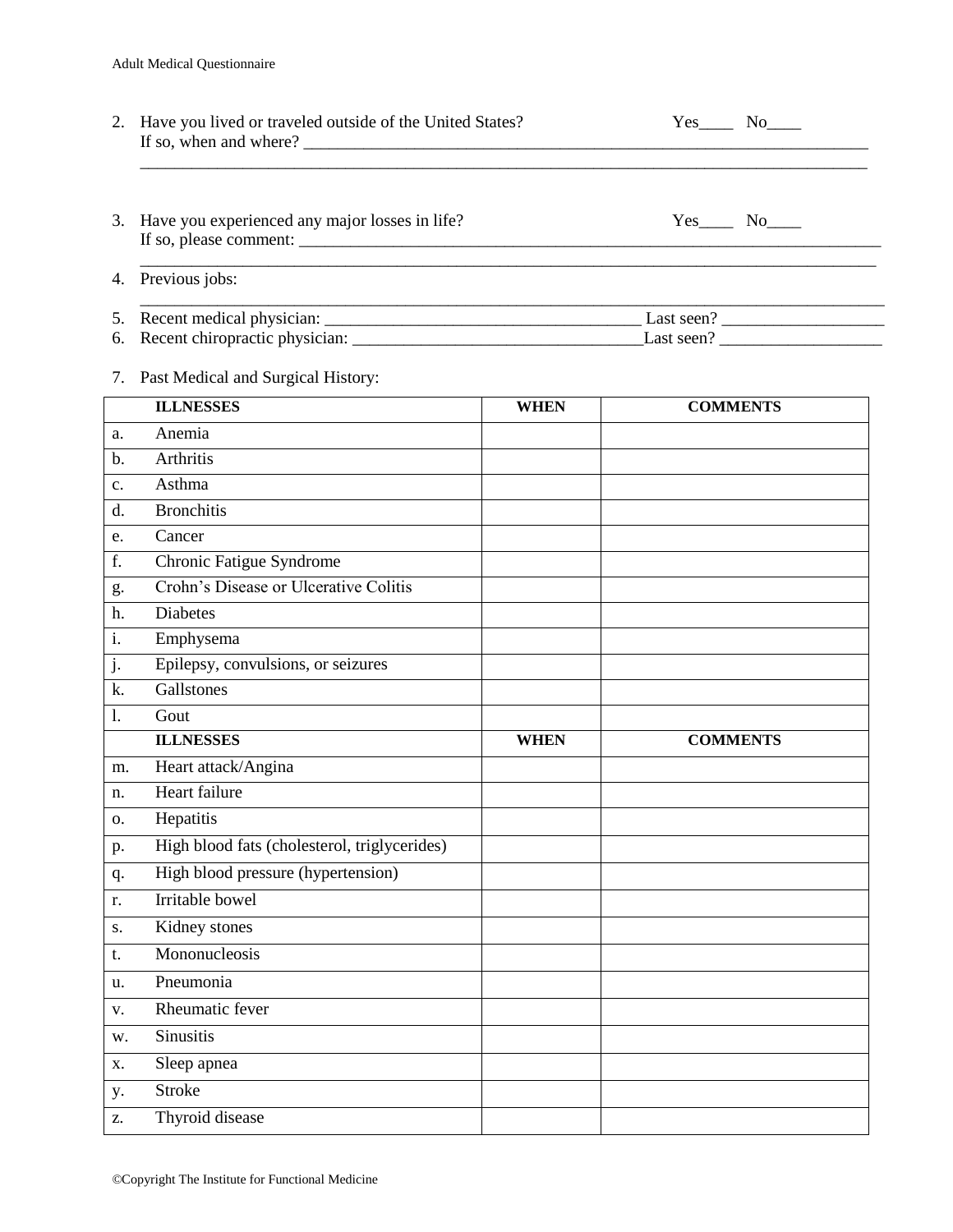| aa. | Other (describe)           |             |                 |
|-----|----------------------------|-------------|-----------------|
|     | <b>INJURIES</b>            | <b>WHEN</b> | <b>COMMENTS</b> |
| ab. | <b>Back injury</b>         |             |                 |
| ac. | Broken (describe)          |             |                 |
| ad. | Head injury                |             |                 |
| ae. | Neck injury                |             |                 |
| af. | Other (describe)           |             |                 |
|     | <b>DIAGNOSTIC STUDIES</b>  | <b>WHEN</b> | <b>COMMENTS</b> |
| ag. | <b>Barium Enema</b>        |             |                 |
| ah. | <b>Bone Scan</b>           |             |                 |
| ai. | <b>CAT Scan of Abdomen</b> |             |                 |
| aj. | <b>CAT</b> Scan of Brain   |             |                 |
| ak. | CAT Scan of Spine          |             |                 |
| al. | Chest X-ray                |             |                 |
| am. | Colonoscopy                |             |                 |
| an. | <b>EKG</b>                 |             |                 |
| ao. | Liver scan                 |             |                 |
| ap. | Neck X-ray                 |             |                 |
| aq. | NMR/MRI                    |             |                 |
| ar. | Sigmoidoscopy              |             |                 |
| as. | <b>Upper GI Series</b>     |             |                 |
| at. | Other (describe)           |             |                 |
|     | <b>OPERATIONS</b>          | <b>WHEN</b> | <b>COMMENTS</b> |
| au. | Appendectomy               |             |                 |
| av. | <b>Dental Surgery</b>      |             |                 |
| aw. | <b>Gall Bladder</b>        |             |                 |
| ax. | Hernia                     |             |                 |
| ay. | Hysterectomy               |             |                 |
| az. | Tonsillectomy              |             |                 |
| ba. | Other (describe)           |             |                 |
| bb. | Other (describe)           |             |                 |

# 8. Hospitalizations:

| <b>WHERE HOSPITALIZED</b> | <b>WHEN</b> | <b>FOR WHAT REASON</b> |
|---------------------------|-------------|------------------------|
| a.                        |             |                        |
| b.                        |             |                        |
| c.                        |             |                        |
|                           |             |                        |
| e.                        |             |                        |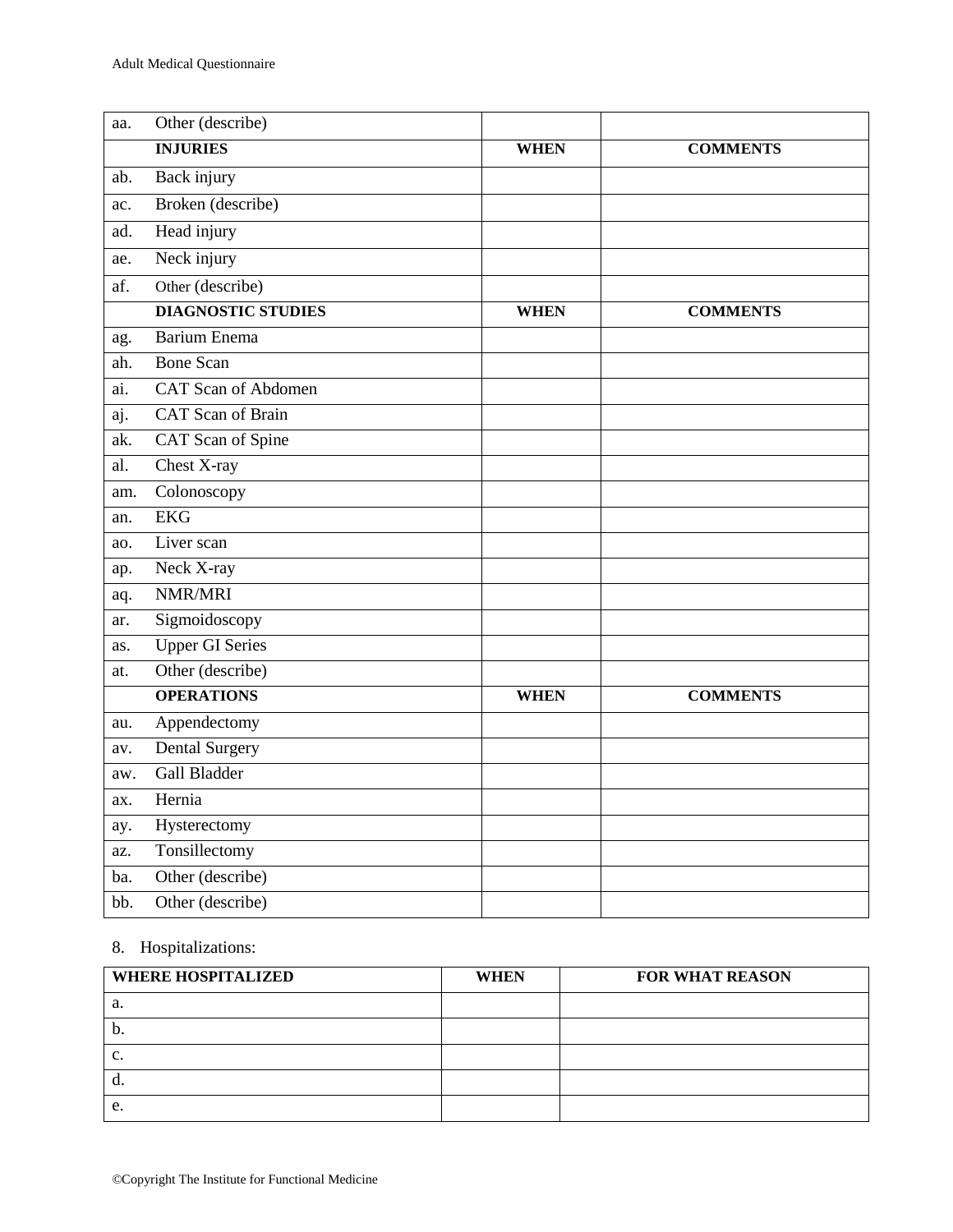9. How often have you have taken antibiotics?

|                   | $<$ 5 times | $>$ 5 times |
|-------------------|-------------|-------------|
| Infancy/Childhood |             |             |
| Teen              |             |             |
| Adulthood         |             |             |

10. How often have you have taken oral steroids (e.g., Cortisone, Prednisone, etc.)?

|                   | $< 5$ times | $>$ 5 times |
|-------------------|-------------|-------------|
| Infancy/Childhood |             |             |
| Teen              |             |             |
| Adulthood         |             |             |

11. What medications are you taking now? Include non-prescription drugs.

| <b>Medication Name</b>               | Date started | <b>Dosage</b> |
|--------------------------------------|--------------|---------------|
| 1.                                   |              |               |
| 2.                                   |              |               |
| 3.                                   |              |               |
| 4.                                   |              |               |
| 5.                                   |              |               |
| 6.                                   |              |               |
| 7.                                   |              |               |
| 8.                                   |              |               |
| Are you allergic to any medications? |              |               |
| If yes, please list:                 |              |               |

12. List all vitamins, minerals, and other nutritional supplements that you are taking now. Indicate whether mg or IU and the form (e.g., calcium carbonate vs. calcium lactate), when possible.

\_\_\_\_\_\_\_\_\_\_\_\_\_\_\_\_\_\_\_\_\_\_\_\_\_\_\_\_\_\_\_\_\_\_\_\_\_\_\_\_\_\_\_\_\_\_\_\_\_\_\_\_\_\_\_\_\_\_\_\_\_\_\_\_\_\_\_\_\_\_\_\_\_\_\_\_\_\_\_\_\_\_\_\_\_

| <b>Vitamin/Mineral/Supplement Name</b> | Date started | <b>Dosage</b> |
|----------------------------------------|--------------|---------------|
|                                        |              |               |
| 2.                                     |              |               |
| 3.                                     |              |               |
| 4.                                     |              |               |
| 5.                                     |              |               |
| 6.                                     |              |               |
| $\tau$                                 |              |               |
| 8                                      |              |               |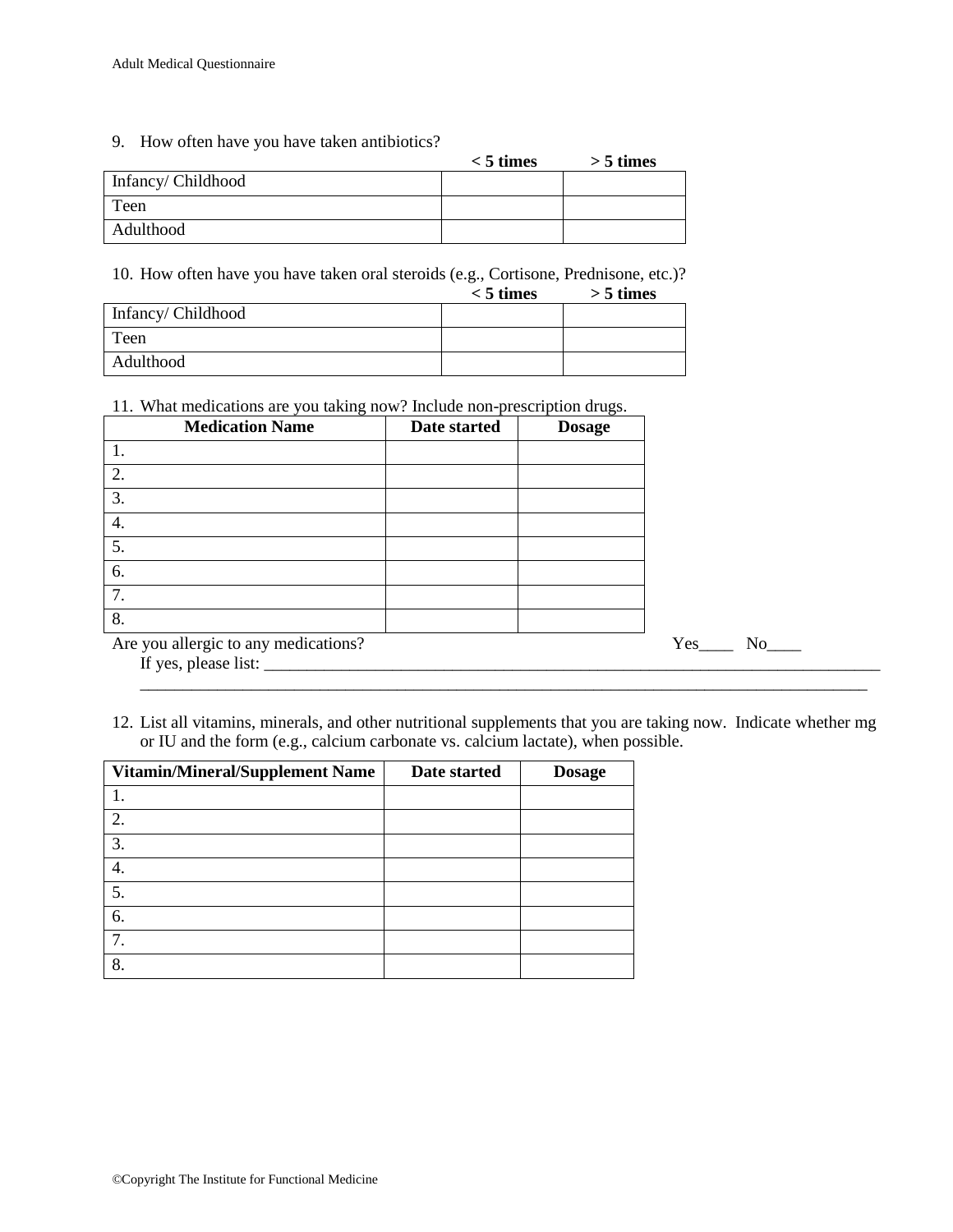| 13. Are you on a special diet? Yes______ No_____                                                                                              |                         |                                                                                                          |
|-----------------------------------------------------------------------------------------------------------------------------------------------|-------------------------|----------------------------------------------------------------------------------------------------------|
| ______ ovo-lacto                                                                                                                              | ________ vegetarian     | Paleo                                                                                                    |
| ______ gluten-free                                                                                                                            | $\frac{\ }{\ }$ vegan   | _______ other (describe):                                                                                |
| ______ dairy-free                                                                                                                             | ___ blood type diet     |                                                                                                          |
|                                                                                                                                               |                         | 14. a. Do you have symptoms immediately after eating, such as belching, bloating, sneezing, hives, etc.? |
|                                                                                                                                               |                         | Yes_____ No____                                                                                          |
| b. If yes, are these symptoms associated with any particular food or supplement(s)?                                                           |                         |                                                                                                          |
| c. Please name the food or supplement and symptom(s). Example: Milk – gas and diarrhea.                                                       |                         |                                                                                                          |
|                                                                                                                                               |                         |                                                                                                          |
|                                                                                                                                               |                         |                                                                                                          |
| 15. Do you feel you have delayed symptoms after eating certain foods (symptoms may not be evident                                             |                         | for 24 hours or more), such as fatigue, muscle aches, sinus congestion, etc.? Yes_____ No____            |
|                                                                                                                                               |                         |                                                                                                          |
| 16. Do you feel much worse when you eat a lot of :                                                                                            |                         |                                                                                                          |
| high fat foods                                                                                                                                |                         |                                                                                                          |
| high protein foods                                                                                                                            | fried foods             |                                                                                                          |
| high carbohydrate foods                                                                                                                       | 1 or 2 alcoholic drinks |                                                                                                          |
| (breads, pastas, potatoes)                                                                                                                    |                         | $\frac{\text{other}}{\text{other}}$                                                                      |
| 17. Do you feel much <b>better</b> when you eat a lot of :                                                                                    |                         |                                                                                                          |
| high fat foods                                                                                                                                |                         | refined sugar (junk food)                                                                                |
| high protein foods                                                                                                                            | ______fried foods       |                                                                                                          |
| high carbohydrate foods                                                                                                                       | 1 or 2 alcoholic drinks |                                                                                                          |
| (breads, pastas, potatoes)                                                                                                                    |                         |                                                                                                          |
| 18. Does skipping a meal greatly affect your symptoms?                                                                                        |                         | $Yes$ No                                                                                                 |
| 19. Have you ever had a food that you craved or really "binged" on over a period of time?                                                     |                         |                                                                                                          |
| Food craving may be an indicator that you may be allergic to that food.                                                                       |                         | $Yes$ No $No$                                                                                            |
| If yes, what food(s)? $\qquad \qquad$                                                                                                         |                         |                                                                                                          |
|                                                                                                                                               |                         |                                                                                                          |
| 20. Do you have an aversion to certain foods?                                                                                                 |                         | $Yes$ No $No$                                                                                            |
| If yes, what foods?<br><u> La Carlo de Carlo de la Carlo de Carlo de Carlo de Carlo de Carlo de Carlo de Carlo de Carlo de Carlo de Carlo</u> |                         |                                                                                                          |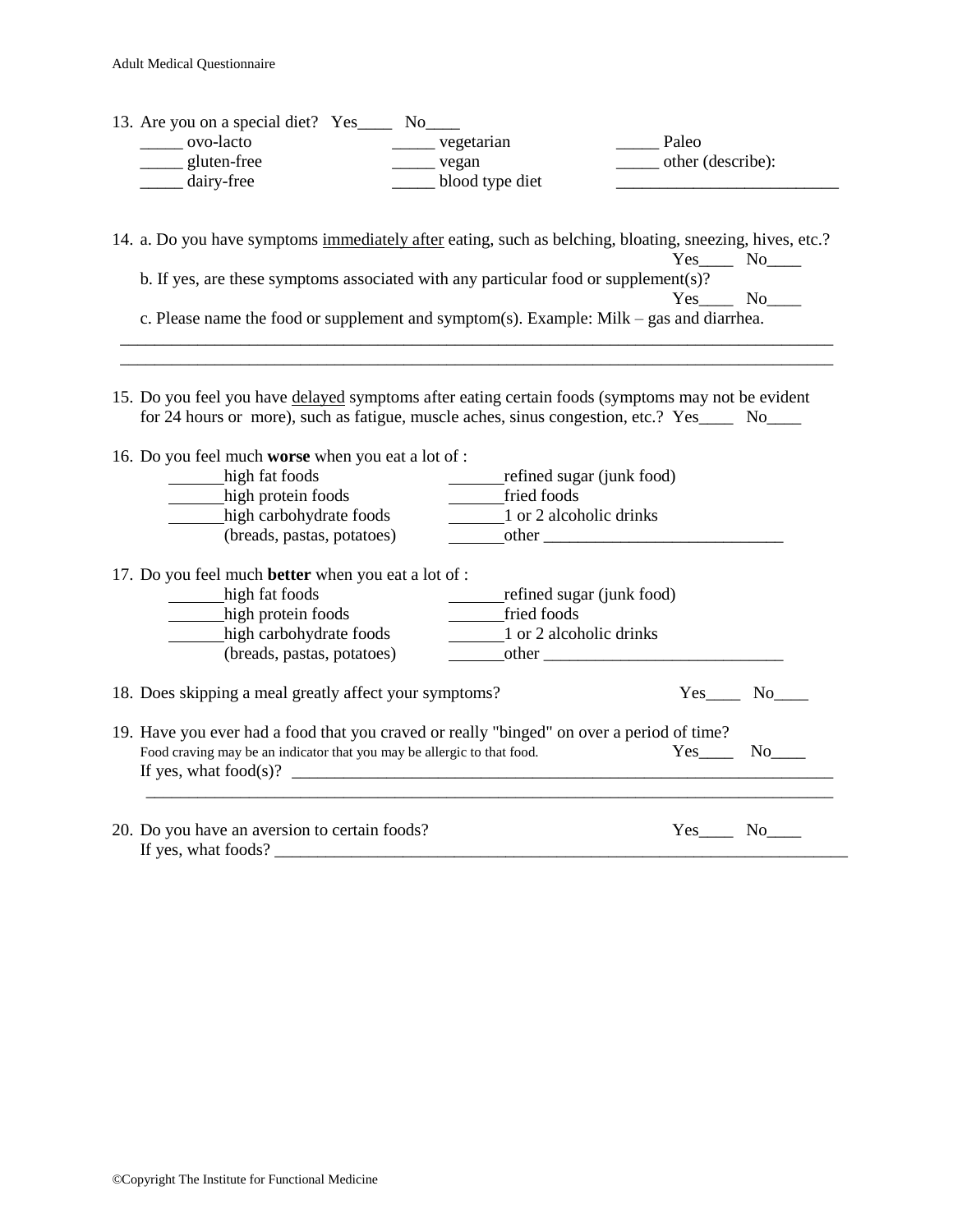|                     | a. Frequency                                                | $\sqrt{ }$ | b. Color                                                                                 | √                                       |            |
|---------------------|-------------------------------------------------------------|------------|------------------------------------------------------------------------------------------|-----------------------------------------|------------|
|                     | More than 3x/day                                            |            | Medium brown consistently                                                                |                                         |            |
|                     | $1-3x/day$                                                  |            | Very dark or black                                                                       |                                         |            |
|                     | 4-6x/week                                                   |            | Greenish color                                                                           |                                         |            |
|                     | $2-3x/$ week                                                |            | Blood is visible.                                                                        |                                         |            |
|                     | 1 or fewer x/week                                           |            | Varies a lot.                                                                            |                                         |            |
|                     |                                                             |            | Dark brown consistently                                                                  |                                         |            |
|                     | b. Consistency                                              |            | Yellow, light brown                                                                      |                                         |            |
|                     | Soft and well formed                                        |            | Greasy, shiny appearance                                                                 |                                         |            |
|                     | Often float                                                 |            |                                                                                          |                                         |            |
|                     | Difficult to pass                                           |            |                                                                                          |                                         |            |
|                     | Diarrhea                                                    |            |                                                                                          |                                         |            |
|                     | Thin, long or narrow                                        |            |                                                                                          |                                         |            |
|                     | Small and hard                                              |            |                                                                                          |                                         |            |
|                     | Loose but not watery                                        |            |                                                                                          |                                         |            |
|                     | Alternating between hard                                    |            |                                                                                          |                                         |            |
|                     | and loose/watery                                            |            |                                                                                          |                                         |            |
|                     |                                                             |            |                                                                                          |                                         |            |
| 22. Intestinal gas: | Daily                                                       |            | <u>net</u> Present with pain                                                             |                                         |            |
|                     | Occasionally                                                |            | Foul smelling                                                                            |                                         |            |
|                     | Excessive                                                   |            | Little odor                                                                              |                                         |            |
|                     |                                                             |            |                                                                                          |                                         |            |
|                     | 23. a. Have you ever used alcohol?                          |            |                                                                                          | Yes No                                  |            |
|                     | b. If yes, how often do you now drink alcohol?              |            | No longer drinking alcohol                                                               |                                         |            |
|                     |                                                             |            | __ Average 1-3 drinks per week                                                           |                                         |            |
|                     |                                                             |            | __ Average 4-6 drinks per week                                                           |                                         |            |
|                     |                                                             |            | __ Average 7-10 drinks per week                                                          |                                         |            |
|                     |                                                             |            | $\frac{1}{2}$ Average >10 drinks per week                                                |                                         |            |
|                     | c. Have you ever had a problem with alcohol?                |            | Yes_____ No____                                                                          |                                         |            |
|                     | If yes, please indicate time period (month/year):           |            | $from \_\_\_ to \_\_\_$                                                                  |                                         |            |
|                     |                                                             |            |                                                                                          |                                         |            |
|                     | 24. Do you use recreational drugs?                          |            |                                                                                          | $Yes$ No_                               |            |
|                     | 25. Have you ever used tobacco?                             |            |                                                                                          | $Yes$ No $No$                           |            |
|                     |                                                             |            | If yes, number of years as a nicotine user _____. Amount per day _____. Year quit _____. |                                         |            |
|                     | If yes, what type of nicotine have you used? _____Cigarette |            |                                                                                          | __ Smokeless                            |            |
|                     |                                                             |            | Cigar<br>Pipe                                                                            |                                         | _Patch/Gum |
|                     |                                                             |            |                                                                                          |                                         |            |
|                     | 26. Are you exposed to second hand smoke regularly?         |            |                                                                                          |                                         |            |
|                     |                                                             |            |                                                                                          |                                         |            |
|                     | 27. Do you have mercury amalgam (silver) fillings?          |            |                                                                                          | $Yes$ No $\_\_$                         |            |
|                     |                                                             |            |                                                                                          |                                         |            |
|                     | 28. Do you have any artificial joints or implants?          |            |                                                                                          | $Yes$ <sub>__</sub> $No$ <sub>___</sub> |            |
|                     |                                                             |            |                                                                                          |                                         |            |
|                     | 29. Do you feel worse at certain times of the year?         |            |                                                                                          | $Yes$ No $No$                           |            |
| If yes, when?       | spring                                                      |            | fall                                                                                     |                                         |            |
|                     | summer                                                      |            | winter                                                                                   |                                         |            |

21. Please fill in the chart below with information about your bowel movements: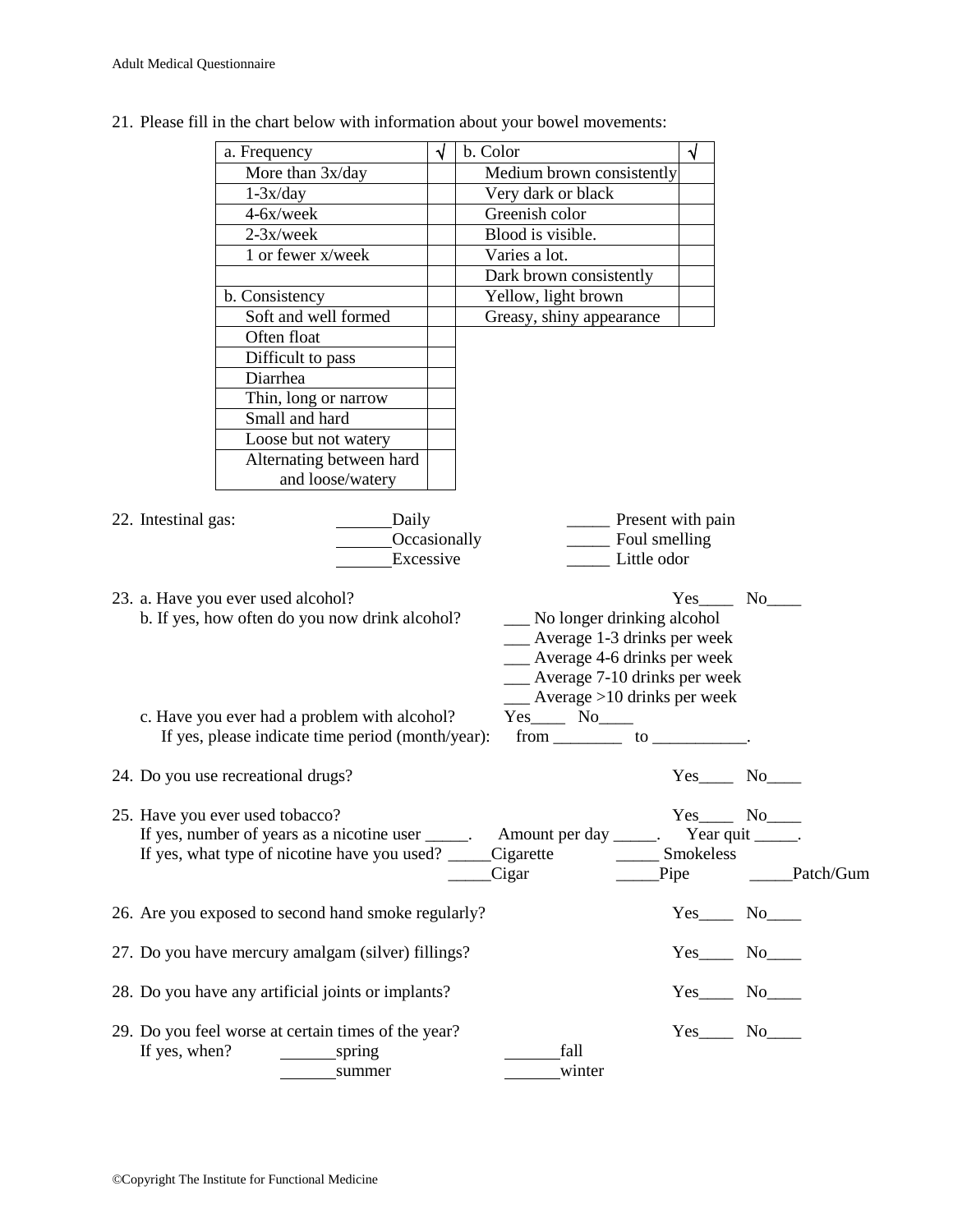30. Do odors affect you? Yes\_\_\_\_ No\_\_\_\_ 31. Do you exercise regularly? Yes\_\_\_\_ No\_\_\_\_

| If so, how many times a week? | When you exercise, how long is each session? |
|-------------------------------|----------------------------------------------|
|                               | $<$ 15 min                                   |
|                               | $16-30$ min                                  |
| эx                            | $31-45$ min                                  |
| 4x or more                    | $>45$ min                                    |
| What type of exercise is it?  |                                              |
| jogging/walking               | tennis                                       |
| basketball                    | water sports                                 |
| home aerobics                 | other                                        |

32. Family History

Do any of your family members have (or have they had) any of the following diseases or conditions? Place the appropriate abbreviation next to the disorder:

M (mother) F (father) GP (grandparent) S (sibling)

| Abnormal bleeding  | Gastrointestinal disorders |
|--------------------|----------------------------|
| Anemia             | Heart problems             |
| Arthritis          | Heart murmur               |
| Asthma / hay fever | Hepatitis / liver problems |
| Bone disorders     | High / Low Blood pressure  |
| Cancer             | Kidney problems            |
| Chronic back pain  | Lupus                      |
| Chronic headaches  | Nervous disorders          |
| Diabetes           | Obesity                    |
| <b>Dizziness</b>   | Epilepsy                   |
| Other              |                            |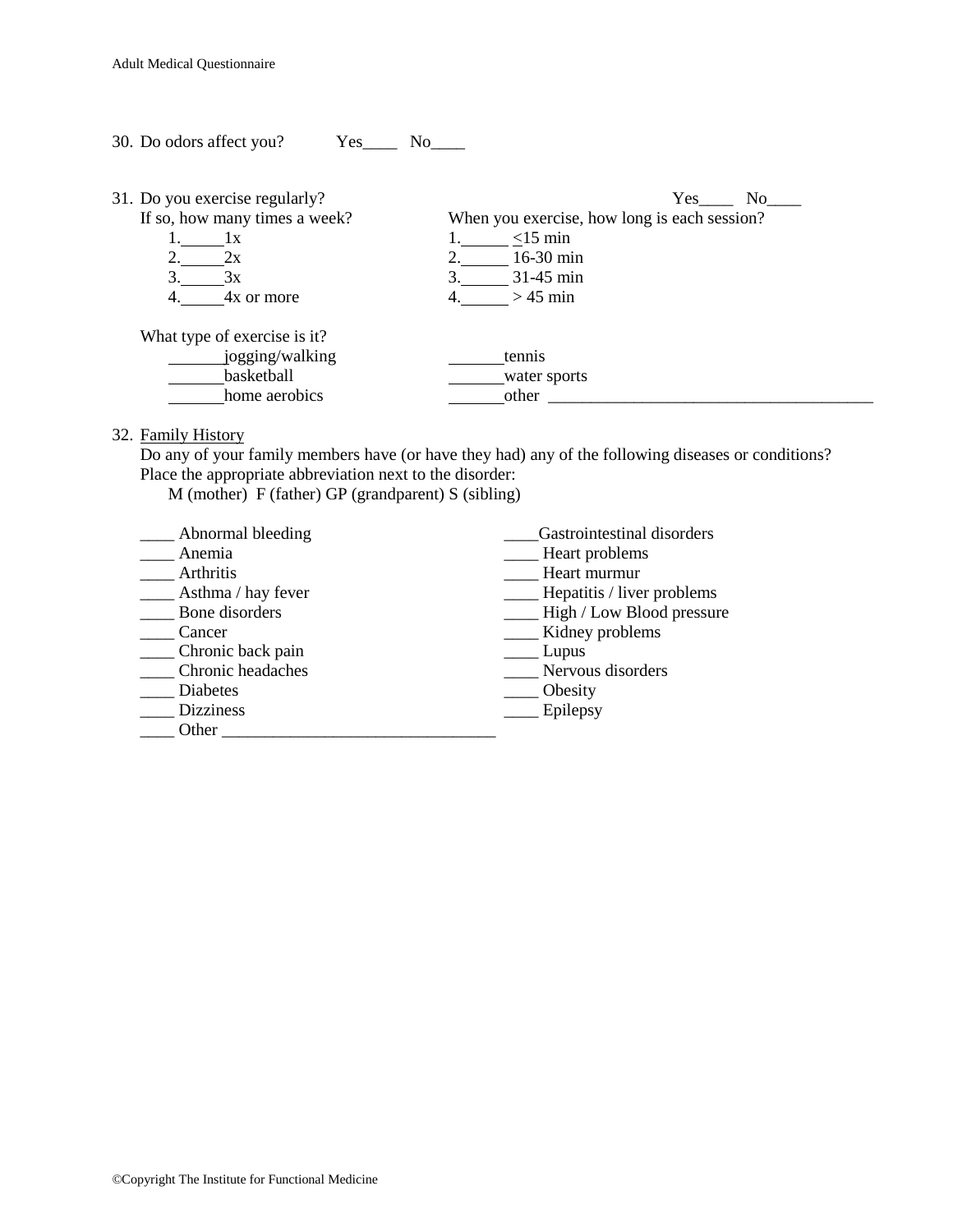| Name                                                                                                   |                                                                                                                                                                                                                                                                    |                                 |  |  |
|--------------------------------------------------------------------------------------------------------|--------------------------------------------------------------------------------------------------------------------------------------------------------------------------------------------------------------------------------------------------------------------|---------------------------------|--|--|
| Rate each of the following symptoms based upon your typical health profile for:<br>$\Box$ Past 30 days |                                                                                                                                                                                                                                                                    |                                 |  |  |
| <i>Point Scale</i>                                                                                     | $0$ · <i>Never</i> or <i>almost never</i> have the symptom<br>1 Occasionally have it, effect is not severe<br>2 - Occasionally have it, effect is severe<br>3 - Frequently have it, effect is not severe<br>4 - <i>Frequently</i> have it, effect is <i>severe</i> |                                 |  |  |
| <b>HEAD</b>                                                                                            | Headaches<br>Faintness<br>Dizziness<br>$\overline{\phantom{a}}$<br>Insomnia                                                                                                                                                                                        | Total                           |  |  |
| <i>EYES</i>                                                                                            | Watery or itchy eyes<br>Swollen, reddened or sticky eyelids<br>$\overline{\phantom{a}}$<br>Bags or dark circles under eyes<br>$\overline{\phantom{a}}$<br>Blurred or tunnel vision<br>(does not include near or far-sightedness) Total ________                    |                                 |  |  |
| <i>EARS</i>                                                                                            | Itchy ears<br>Earaches, ear infections<br>Drainage from ear<br>$\overline{\phantom{a}}$<br>Ringing in ears, hearing loss                                                                                                                                           | Total                           |  |  |
| <i>NOSE</i>                                                                                            | Stuffy nose<br>Sinus problems<br>Hay fever<br>$\overline{\phantom{a}}$<br>Sneezing attacks<br>Excessive mucus formation                                                                                                                                            | Total                           |  |  |
| <i>MOUTH/THROAT</i>                                                                                    | Chronic coughing<br>Gagging, frequent need to clear throat<br>Sore throat, hoarseness, loss of voice<br>Swollen or discolored tongue, gums, lips<br>Canker sores                                                                                                   | $Total$ <sub>____________</sub> |  |  |
| SKIN                                                                                                   | Acne<br>Hives, rashes, dry skin<br>Hair loss<br>Flushing, hot flashes<br><b>Excessive sweating</b>                                                                                                                                                                 | Total                           |  |  |
| <i><b>HEART</b></i>                                                                                    | Irregular or skipped heartbeat<br>Rapid or pounding heartbeat<br>Chest pain                                                                                                                                                                                        | Total                           |  |  |

# *Medical Symptoms Questionnaire*